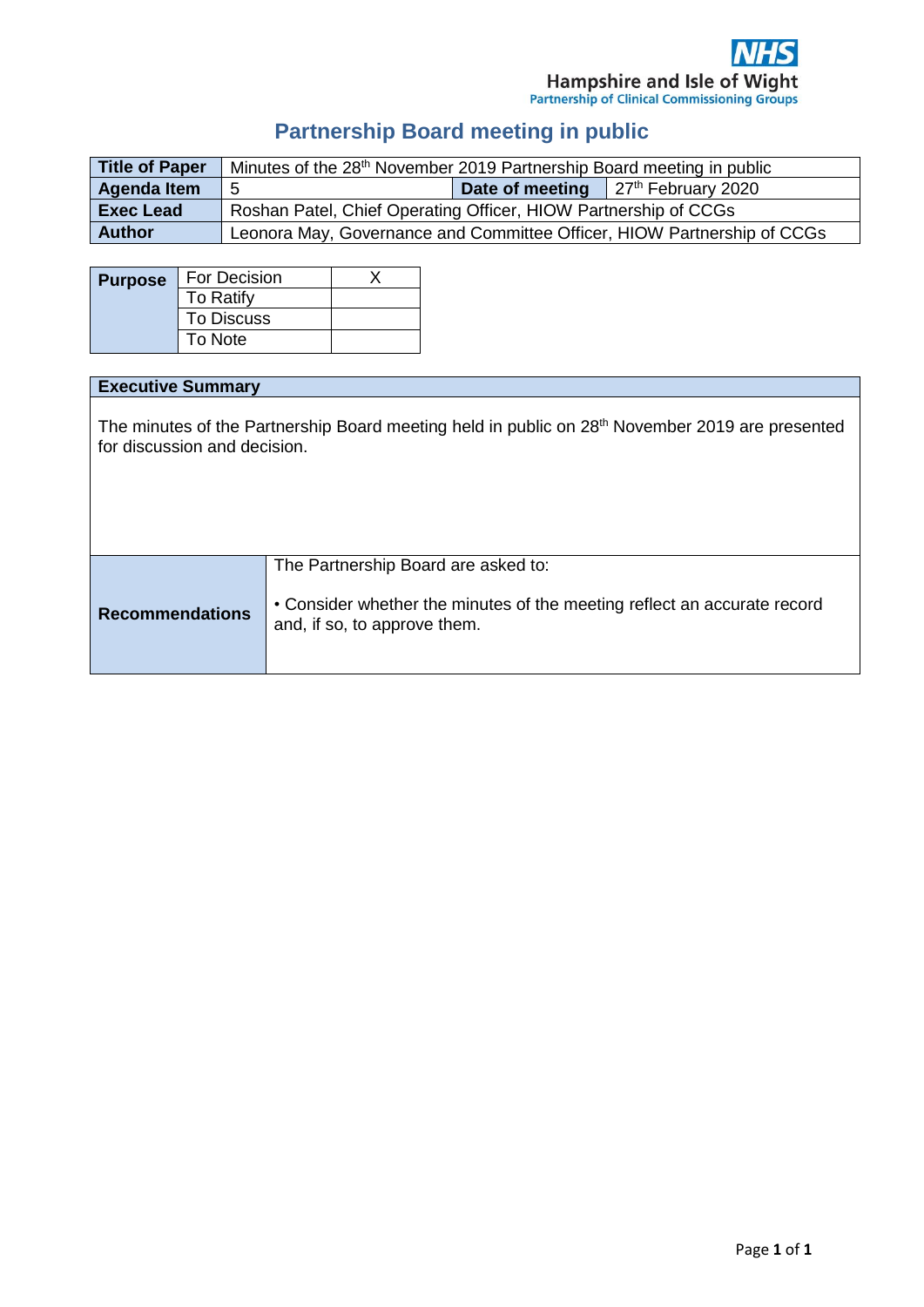# **Partnership Board\* Meeting (public) Thursday 28 November 2019 11:30, Ballroom, Northwood House, Ward Avenue, Cowes Isle of Wight PO31 8AZ**

## **Members present**

#### **Present**

| Peter Cruttenden**     | Chair of the Partnership Board, HIOW Partnership of CCGs                               |
|------------------------|----------------------------------------------------------------------------------------|
| Julia Barton           | Executive Director of Quality and Nursing, HIOW Partnership of CCGs                    |
| <b>David Chilvers</b>  | Clinical Chair, Fareham & Gosport                                                      |
| Ros Hartley            | Executive Director of Strategy and Transformation, HIOW Partnership of<br>CCGs         |
| Michele Legg           | Clinical Chair, Isle of Wight                                                          |
| Maggie MacIsaac        | Chief Executive Officer, HIOW Partnership of CCGs                                      |
| Roshan Patel           | Chief Operating Officer, HIOW Partnership of CCGs                                      |
| <b>Barbara Rushton</b> | Clinical Chair, South Eastern Hampshire                                                |
| Sara Tiller            | Managing Director, South Eastern Hampshire                                             |
| Alison Smith           | Managing Director, Isle of Wight                                                       |
| Fiona White            | Executive Director of People and Development, HIOW Partnership of CCGs                 |
| <b>Judy Venables</b>   | Non Executive Director for Governance, HIOW Partnership of CCGs                        |
| Carole Truman          | Non Executive Director for Patient and Public Involvement, HIOW<br>Partnership of CCGs |
| Ed Palfrey             | Secondary Care Clinician, HIOW Partnership of CCGs                                     |
| Jane Cole              | Interim Director of Finance, HIOW Partnership of CCGs                                  |
| In attendance          |                                                                                        |

# **Apologies**

Andy Whitfield Clinical Director, HIOW Partnership of CCGs Emma McKinney **Director of Communications and Engagement, HIOW Partnership of CCGs** Kevin Gardner Chief Executive, Solent Mind Jean Roberts- Jones Chief Executive, One Community Tim Houghton Chief Executive, Community First Julie Amies Chief Executive, Energise Me David Seabrooke Senior Governance Advisor, HIOW Partnership of CCGs Leonora May *(minutes)* Governance and Committee Officer, HIOW Partnership of CCGs

Emma Boswell Executive Director of Quality and Nursing, HIOW Partnership of CCGs Ruth Colburn Jackson Managing Director, North East Hampshire and Farnham CCG Peter Bibawy Clinical Chair, North East Hampshire and Farnham CCG Alison Edgington Director of Delivery, HIOW Partnership of CCGs Margaret Scott Non Executive Director for Primary Care, HIOW Partnership of CCGs Nicola Decker Clinical Chair, North Hampshire CCG

# **1. Welcome and introductions**

The Chair welcomed members, attendees and members of the public to the meeting. Apologies were noted as above and the meeting was declared as quorate.

# **2. Register of Interests**

The register of interests was noted and members and attendees confirmed that it was correct.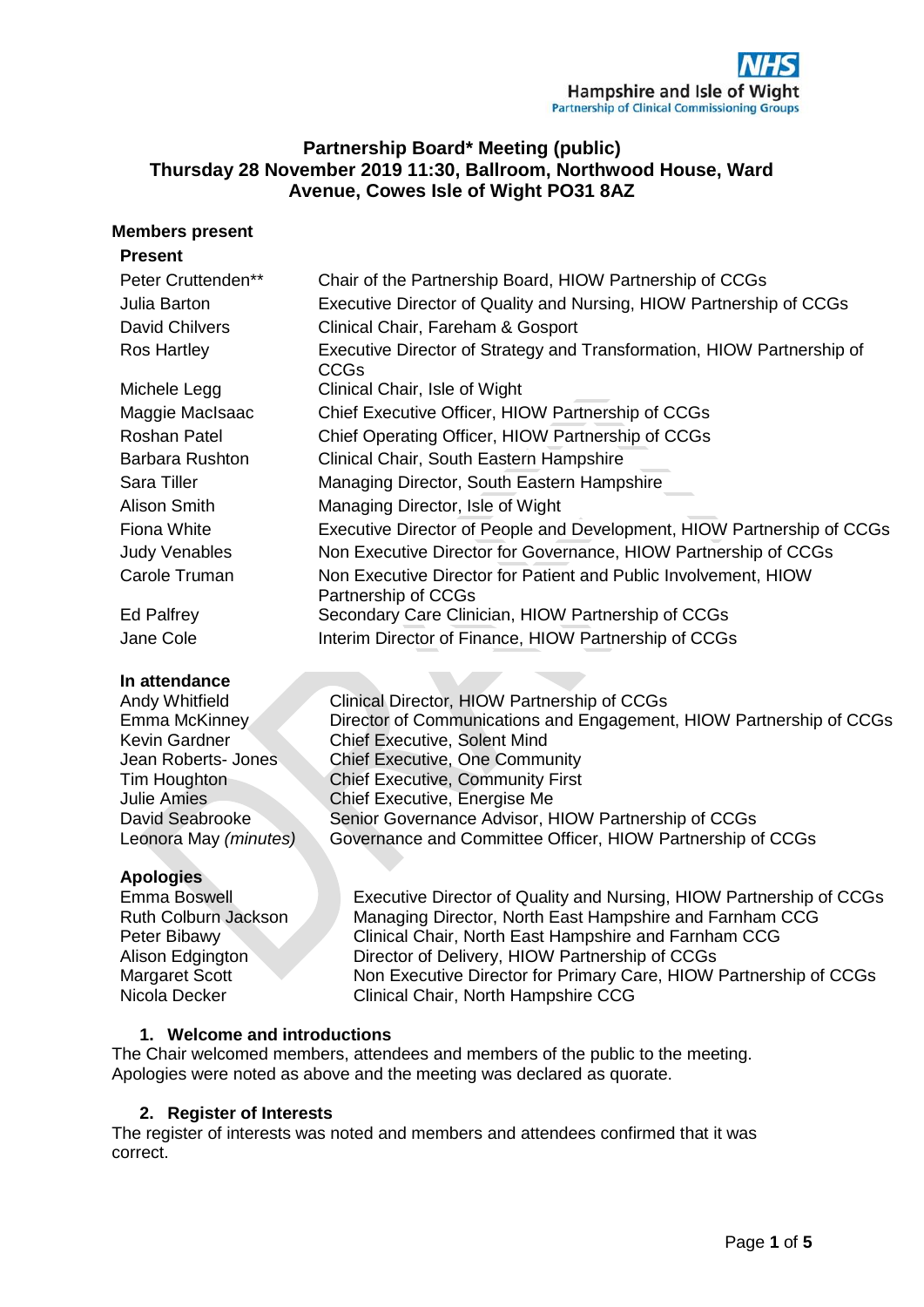# **3. Isle of Wight- 'Our Year so far'**

The Managing Director and the Clinical Chair, Isle of Wight CCG gave a presentation to the Partnership Board and to members of the public outlining progress made and challenges faced in the year to date. Highlights from the presentation included:

- **The Isle of Wight Health and Care Sustainability Plan**
- **Case for change-** demand for care services on the Isle of Wight is predominantly driven by 5% of service users requiring 36% of resource; Isle of Wight Trust Mental Health Services had the highest adult rate of admissions and the lowest Mental Health adult length of stay in the country
- **The independent Clinical Review** highlighted three challenges- Management and metrics; Systems and processes; Leadership, Capabilities and Behaviour
- **Future vision-** "people will live healthy and independent lives"
- **Primary and Community Care- Primary Care Network project; Problematic** Polypharmacy; POD for Care Homes service; Isle of Wight Pharmacy First Minor Ailments Scheme; Isle of Wight Urgent Supply service
- **The Isle of Wight Practices** Carisbrooke and Dower House merger; Ventnor Medical Centre and Grove House merger; Sandown Health Centre and Shanklin Medical Centre merger
- **Beech Grove surgery-** Had handed back their contract for providing GP services at both Brading and Lake sites from 31<sup>st</sup> March 2020. There had been an options appraisal to assess how safe Primary Care services could be delivered to the patients of Beech Grove. There had been a series of engagement events with patients, councillors and the Residents Association. At the Primary Care Commissioning Committee in Common meeting on 7th November 2019, it was agreed that the solution would be for all registered patients to be moved to other practices in a planned way
- **Mental Health Quality update** the Mental Health Transformation Programme; Community Mental Health Team & Wellbeing service; Living Well with Dementia-Older Persons Mental Health; Isle of Wight and Mainland Mental Health Strategic **Partnership**

# **4. Questions from the public**

Five members of the public were present at the meeting and the following questions were asked:

**Question:** Why don't Public Health have a seat on the Local Care Board? **Answer:** Public Health had previously been invited and were unable to attend- the CCG communicate with them outside of the Local Care Board and they attend the Clinical Delivery Group and the Health and Wellbeing Board. There had recently been a recruitment process for a Director of Public Health for Hampshire and the Isle of Wight and there was an opportunity to reset connections.

**Question:** Are all of the Mental Health work streams in your presentation within the long term financial remit?

**Answer:** Mental Health on the Isle of Wight is a top priority as is focussing on financial sustainability and becoming more efficient. We are reinvesting money into community Mental Health services and there is lots of modelling behind this. It is important to note that we are in the first year of a three year journey which will lead us to becoming more financially and clinically sustainable.

**Question:** Why was the Shackleton Ward closed? Will it re open? **Answer:** The Shackleton Ward was closed after the Care Quality Commission (CQC) raised concerns about the standard of care. Mental Health patients will be cared for in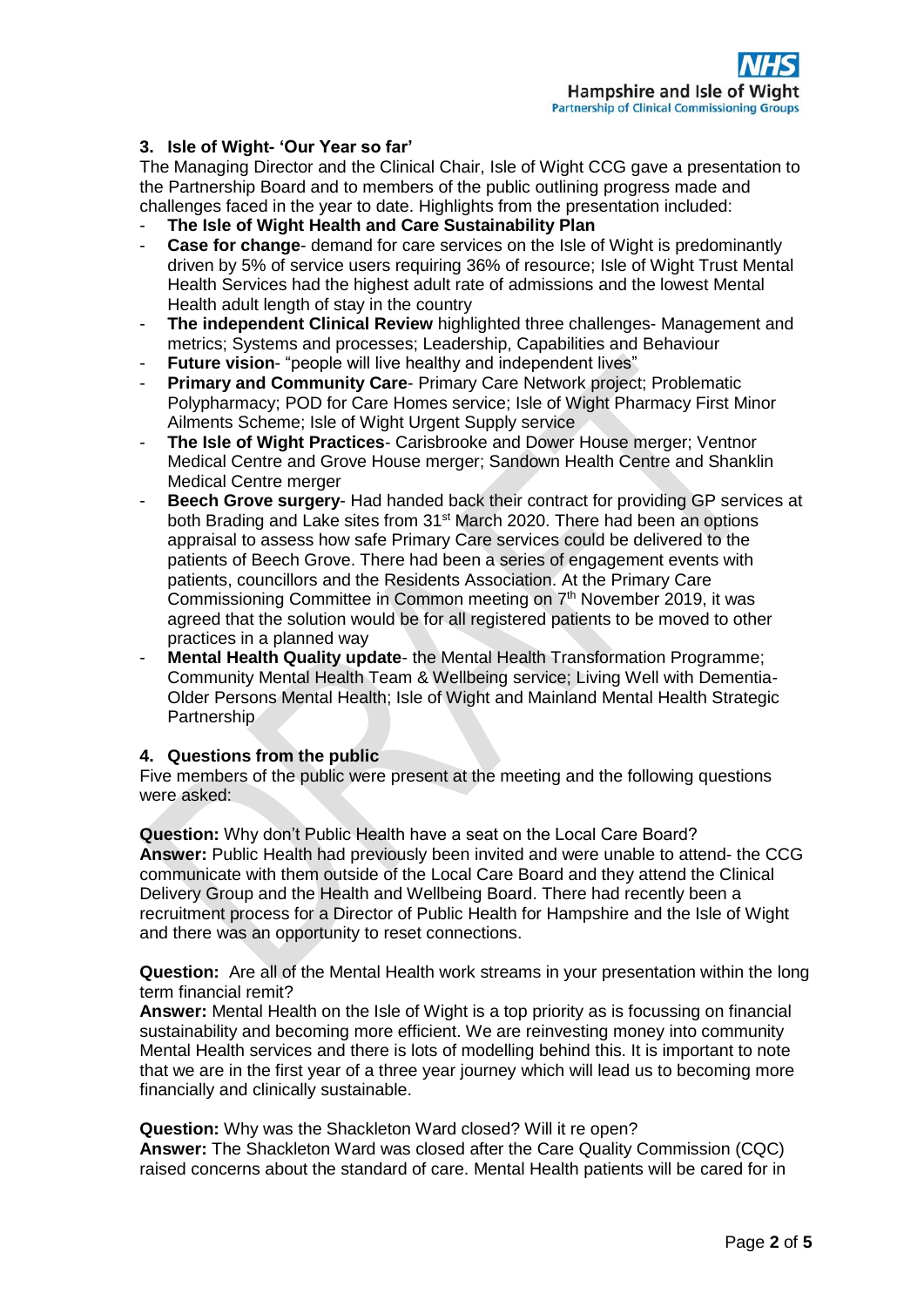the community in future. Once the Mental Health transformation has come to fruition, we will re assess what the need is.

#### **5. Minutes from the Partnership Board meeting in public held on 26 September 2019**

The minutes of the previous meeting were agreed as an accurate record.

## **6. Action tracker and matters arising**

The Partnership Board noted the two actions rated as complete on the action tracker.

#### **7. Working with the Voluntary, Community and Social Enterprise (VCSE) Sector**

The Executive Director of Strategy and Transformation alongside the Chief Executives of Solent Mind, One Community, Community First and Energise Me gave a presentation to the Partnership Board which showcased existing examples of good practice against the previously agreed priorities and next steps in order to progress development.

Schemes already underway and making a difference included Social Prescribing in Whitehill and Bordon, Safe Haven Mind projects and an Age Concern 'hospital to home' initiative being run in Andover, Gosport, Alton and Petersfield. The examples of what had already been achieved were noted by the Board and it was agreed that in order to move further forward, the approach should be the CCGs and VCSE organisations working together as 'trusted partners'.

It was agreed that it would be helpful for VCSE colleagues to have one identified point of contact with the Partnership Board. This would help the CCGs and the VCSE sector to connect and understand each other well enough to identify gaps and for the schemes to have maximum impact.

The Board understood that small investments into the VCSE sector would have big impact. It was important to drive this forward quickly to start making the difference now whilst measuring the output.

The Chief Executive Officer re-emphasised the power of these small scale interventions and asked for an urgent mobilisation programme to apply these in alleviating the seasonal pressures currently being experienced. **Action:** Executive Director of Strategy and Transformation.

#### **The Partnership Board:**

**• Noted the previously agreed commitments against the priorities and principles made at the Partnership Board meeting on 25th April 2019, and** 

**• Noted the examples of the existing schemes in place and making a difference across Hampshire and the Isle of Wight, and** 

**• Agreed that a Strategic Plan would be produced for April 2020 to articulate how the HIOW Partnership of CCGs will work alongside Voluntary, Community and Social Enterprise Sector to deliver the agreed priorities.**

#### **8. Governing Body Assurance Framework**

The Governing Body Assurance Framework was presented to the Board to offer opportunity to review strategic risks against achieving objectives. The Partnership Board considered whether the risks were articulated correctly and the scores reflected the severity and likelihood.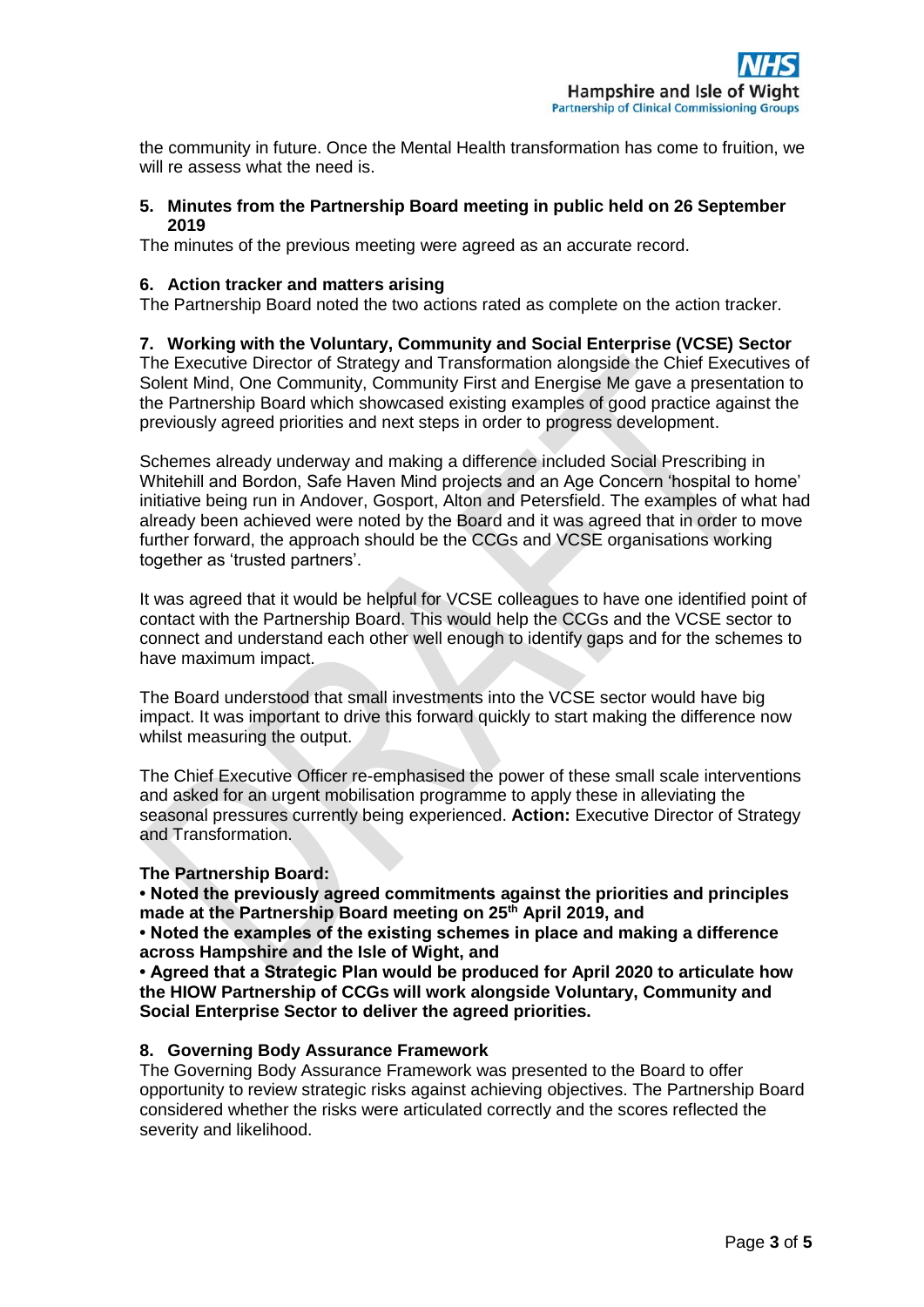It was noted that further refinement and development was required on the Governing Body Assurance Framework and that this would be a priority. **Action:** Director of Finance. The highest rated risk (currently rated 16) was that providers of commissioned services may be unable to meet constitutional targets and patients may not receive timely, effective, responsive and/ or high quality care and treatment. The Board noted the mitigating actions against this risk.

## **The Partnership Board:**

- **Approved key risks as part of the Governing Body Framework, and**
- **Noted the controls and mitigations in place, and**
- **Noted that the Framework would undergo further refinement and development.**

#### **9. Emergency Planning, Response and Resilience (EPRR) Annual Report**

The Managing Director, Fareham & Gosport and South Eastern Hampshire presented the EPRR report to the Partnership Board to note how EPRR Corporate Responsibilities had been met and to be assured that the CCGS were compliant with relevant legislation and guidance. The HIOW Partnership of CCGs had been rated as substantially compliant by NHS England.

#### **The Partnership Board:**

#### **• Noted the Emergency Planning, Response and Resilience Annual Report 2019.**

It was agreed that the Strategic Director of Strategy and Transformation would complete a piece of work regarding climate change and assessing how environmentally friendly HIOW Partnership of CCGs were. **Action:** Executive Director of Strategy and Transformation.

#### **10. Quality, Performance and Finance update**

Quality- Partnering Health Limited had received a result of 'requires improvement' from a recent CQC inspection. This did not feature in the report but was noted that there was some quality work to be completed around this.

Portsmouth Hospitals Trust had been experiencing significant winter pressures with long ambulance delays at Queen Alexandra Hospital. South Central Ambulance Service and Portsmouth Hospitals Trust had been working closely together to keep patients safe- this was a top priority for the system. The system was under intense scrutiny from the regulator and work continued to minimise ambulance delays.

The Isle of Wight Trust was also experiencing significant winter pressures with holding high numbers of medically fit for discharge patients in departments. The Isle of Wight Trust was also under scrutiny from the regulator.

Finance- Financial plans had become more challenging as the year progressed. The CCGs were keen to meet control totals so they could receive quarter four Commissioner Support Fund- there was a risk of £7m linked to the potential loss of the quarter four Commissioner Support Fund. The North and Mid system was significantly challenged financially and a recovery plan would be developed.

#### **The Partnership Board:**

**• Noted the Quality, Finance and Performance updates.** 

#### **11. Date of next meeting**

Meeting in public 27<sup>th</sup> February 2019 in North Hampshire